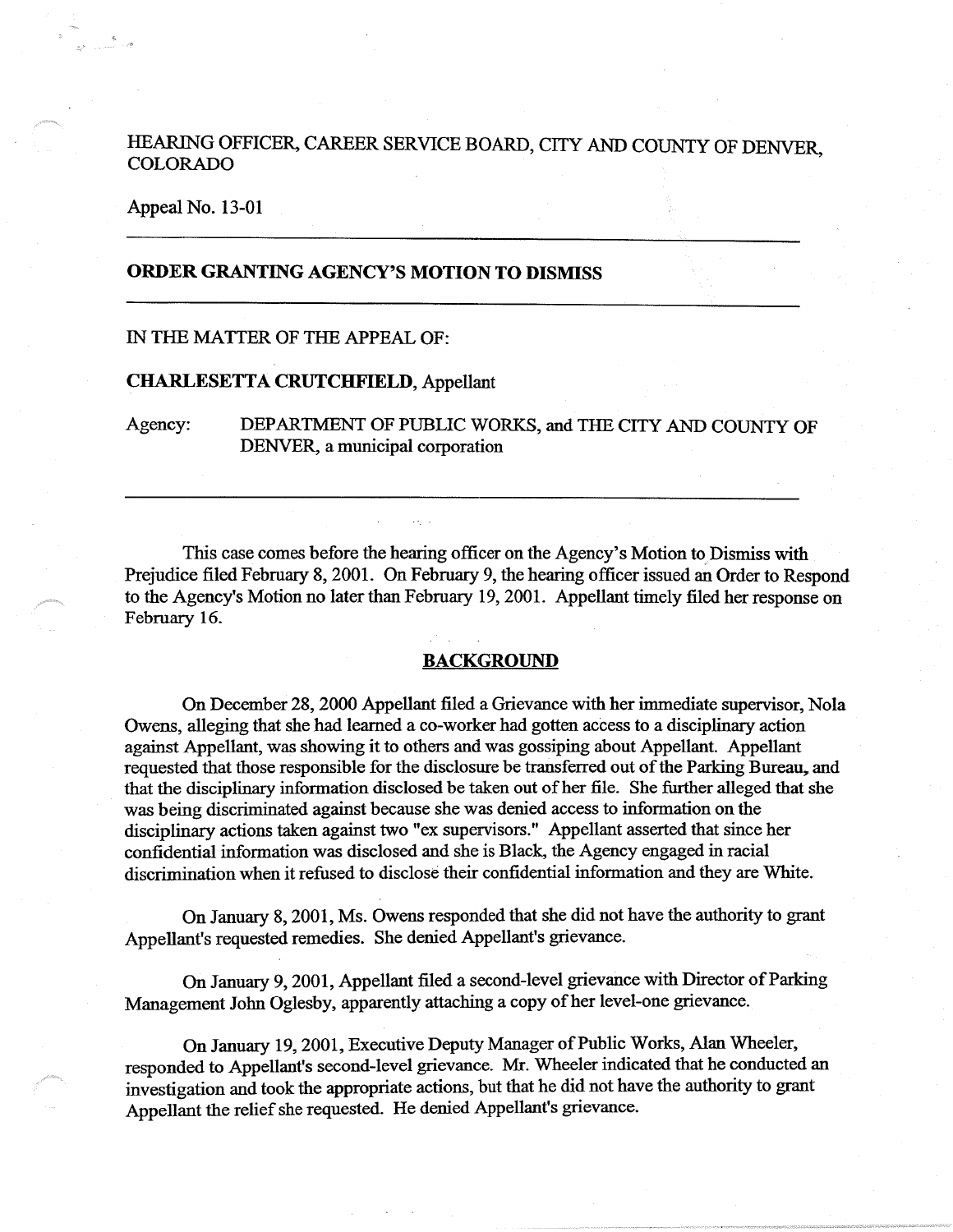On January 24, 2001 Appellant filed her appeal with the Career Service Authority hearings office. As a remedy she requested the enforcement of "CSR Rule 18 - Section 16-50 #16" (sic), referencing "Divulging confidential information from official records to unauthorized individuals."

#### **DISCUSSION**

In its Motion to Dismiss, the Agency alleges that Appellant has not raised any issues over which the hearing officer has subject matter jurisdiction. First, the Agency asserts that the hearing officer lacks jurisdiction to grant any remedy for Appellant's request that the individuals involved be transferred. Second, the Agency argues that Appellant's request to remove the disciplinary action in question from her personnel file is untimely as outside the ten-day deadline. Third, the Agency posits that Appellant has failed to raise a colorable claim of racial discrimination in her complaint.

In her Response, Appellant first states her supervisor never told her there would be anything concerning a disciplinary action in her file, nor did she copy Appellant on what was put in her file. She therefore did not know there was a disciplinary action in her file until the improper disclosure in question came to her attention on December 19, 2000. She then filed her first-level grievance with Ms. Owens on December 28, 2000, nine days later. Appellant therefore argues that the filing was within ten-days as required.

Appellant basically repeats her requested remedy of discipline in the form of transferring the individuals allegedly responsible for the disclosure of confidential information from her personnel file. She also reiterates the same basis for her discrimination claim (i.e. the Agency's failure to disclose the disciplinary actions of White employees while they did disclose hers as a Black employee).

## *1. Appellant's request for transfer of the offending employees.*

In her Response, Appellant maintains her request for the remedy of assuring appropriate disciplinary action (i.e. a transfer) was taken against the offending employees. The Agency has cited standing case law which clearly establishes such a remedy is not within the hearing officer's control. As Hearing Officer Michael L. Bieda ruled in In the Matter of the Appeal of Donnie D. Dollison, Case No.141-00 (cited in the Agency's Motion to Dismiss),

Rule 16, entitled "Discipline" provides for discipline in the event of violation of rule 16- 50 by an employee. It does not empower an employee to impose discipline on another employee not under his charge... Appellant has no standing or authority to impose discipline on another employee. While he may request such discipline through the grievance process, as Appellant did here, the Career Service Rules do not provide for the appeal of such a request, in the event of a denial.

The hearing officer's jurisdiction is a creature of statute. She only has so much authority as has been granted by the Career Service Rules. CSR Rule 19-10 establishes that authority as follows:

2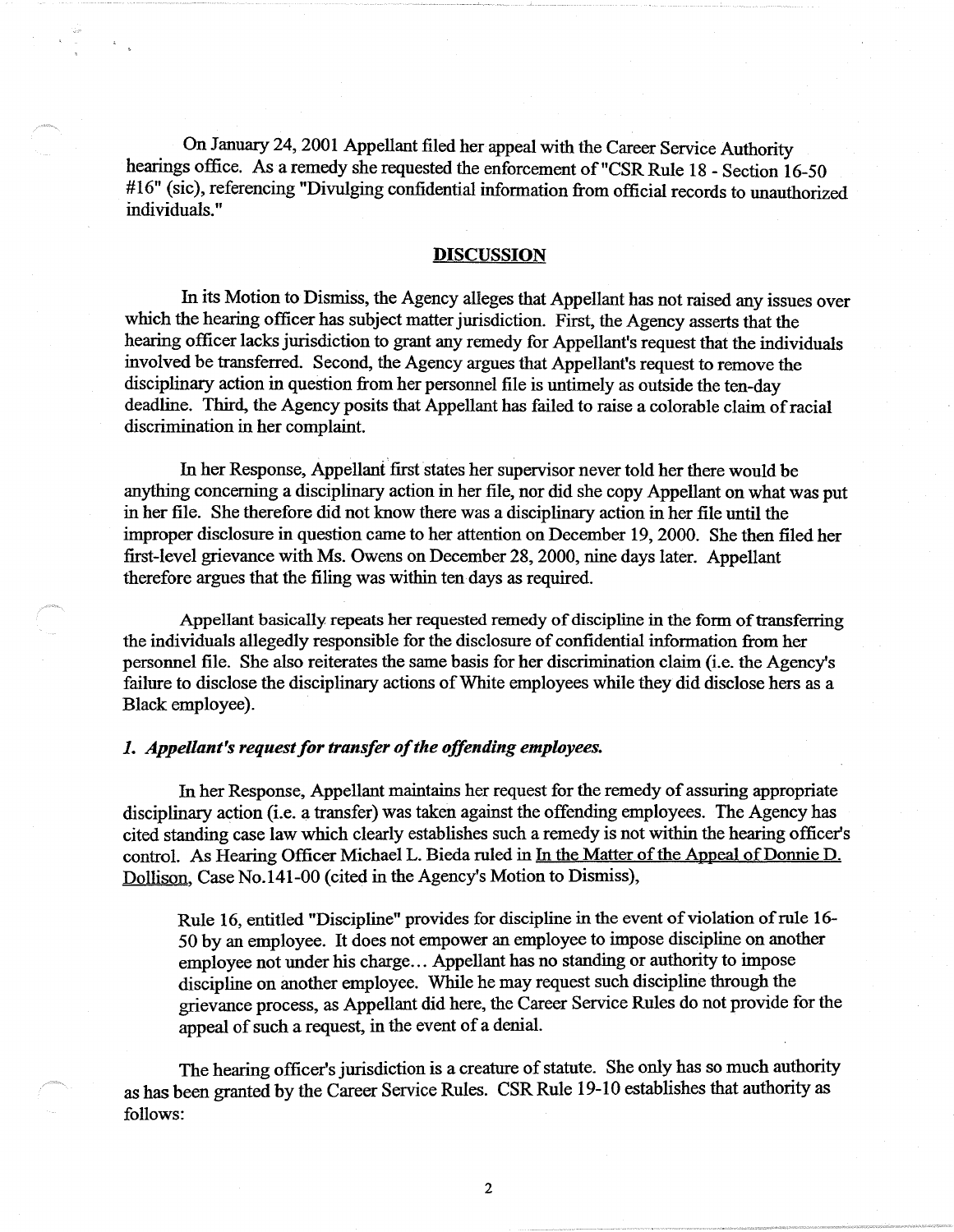The following administrative actions relating to personnel matters shall be subject to appeal: *appeal*: *appeal*: *appeal***: <b>***appeal*: *appeal***:** 

d) Grievances resulting in rules violations: Any grievance which results in an alleged violation of the Career Service Charter Amendment, or Ordinances relating to the Career Service, or the Career Service Personnel Rules ....

While Appellant might not be satisfied that whatever action taken against these individuals was severe enough, she has not made any allegations suggesting that the Agency engaged in any rule violation in rendering its decisions based on Appellant's grievance. Furthermore, CSR Rule 19 limits the hearing officer's authority respecting remedies to the following actions:

### 19-27 Decision of Hearings Officer

The Hearings Officer shall issue a decision in writing **affirming, modifying or reversing** the action, which gave rise to the appeal. ..

The hearing officer has no jurisdiction to mete out discipline to another employee. She can only affirm, reverse or modify the Agency's decisions to do so, and then only as against Appellant herself, not other employees. *See,* In the Matter of the Appeal of George W. Butler, Case No. 130-98 (also attached to the Agency's Motion to Dismiss).

The hearing officer therefore lacks jurisdiction over Appellant's requested remedies on this issue. Her request to have the individuals in question transferred must therefore be dismissed.

#### **2.** *The timeliness of Appellant's request to remove the disciplinary action from her file.*

The Agency argues that Appellant failed to request the disciplinary citation be removed from her file within ten days of the information being placed there. Appellant essentially asserts she was never given notice of the disciplinary action until December 19. Therefore, she argues her action on December 28 was within ten days of "notice" of the action in question, and was timely under CSR Rule 19-22 1).

The Agency has failed to provide documentation establishing that Appellant was actually given timely notice of an action requiring such notice. In the absence of such information, the hearing officer cannot agree with the Agency's basis for this argument where Appellant has asserted that she never received actual notice.

Further, the nature and date of the alleged disciplinary action is not definitely known because neither party has attached a copy of that document. There are only five forms of disciplinary action provided under CSR Rule 16-20: verbal reprimand, written reprimand, suspension, involuntary demotion, and dismissal. Appellant included as her Exhibit #2 an e-mail indicating the Appellant received a "verbal warning" on October 2, 2000. But it is not clear whether this is the "disciplinary action" which is at the center of the debate.

3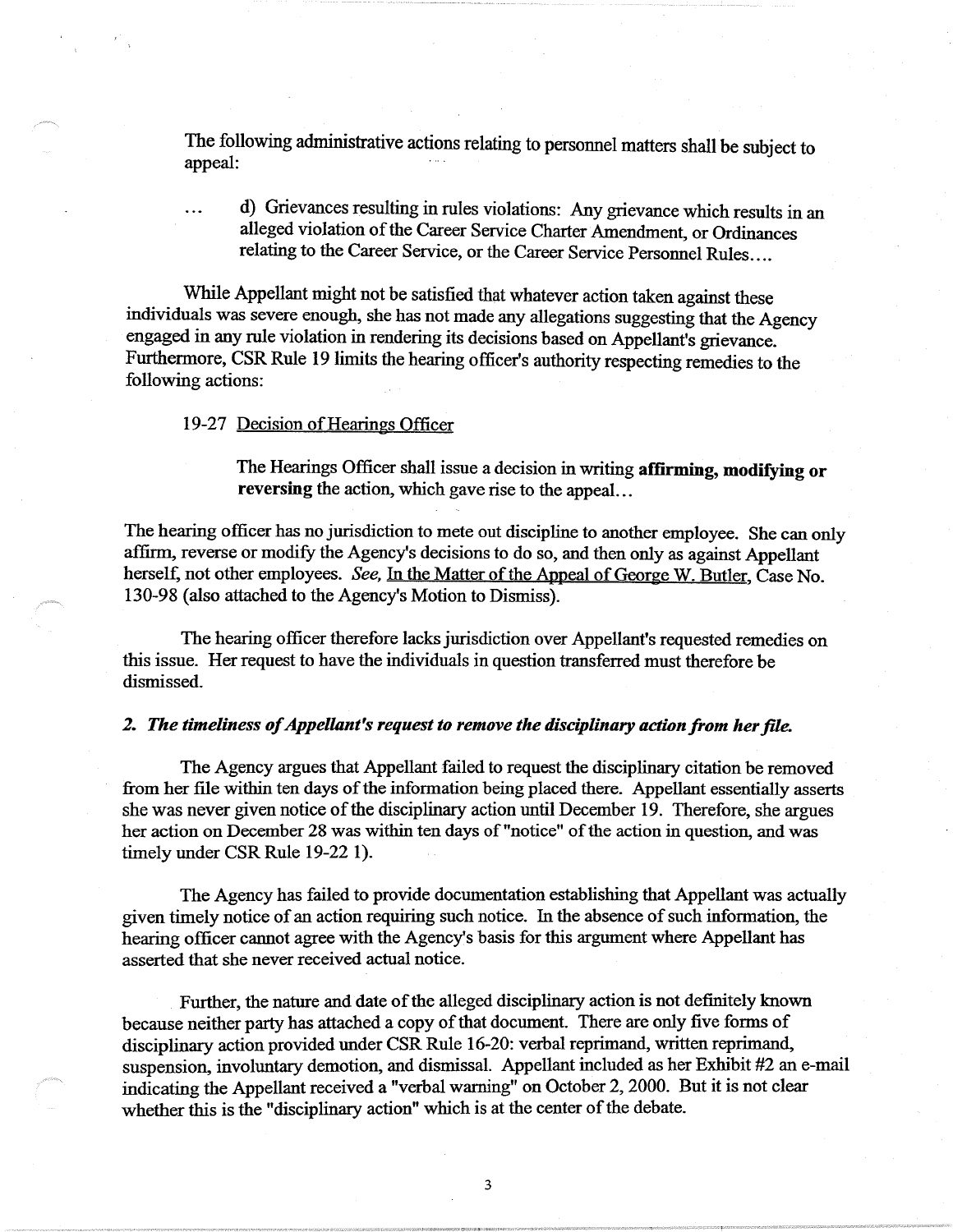Yet while the hearing officer is left to speculate as to the possibilities, she can find no hypothetical under which Appellant has timely filed her appeal of the disciplinary action in question. CSR Rule 16-40 reads as follows in pertinent part

C. Disciplinary actions which may be grieved or appealed.

A verbal warning may not be grieved or appealed. An employee may file a grievance on a written reprimand in accordance with **Rule 18, Dispute Resolution,** but may not file an appeal, except as permitted under **Rule 19, Appeals.** An employee may appeal a suspension, involuntary demotion, or dismissal in accordance with **Rule 19, Appeals.** 

Thus, if Appellant's disciplinary action was a verbal warning, it may not be grieved or appealed no matter when she received actual notice of it. If the disciplinary action was a written reprimand, Appellant would have had to follow the Dispute Resolution procedures set forth under Rule 18, and it is apparent from the record presently before the hearing officer that she failed to do so. If the disciplinary action was a suspension, involuntary demotion, or a dismissal, Appellant cannot grieve such a disciplinary action. She was required to *appeal* that disciplinary action, not to grieve it, within ten days of when she had actual notice of it. Therefore, her grievance filing on December 28 did not preserve the appeal because it was the wrong action.

The hearing officer finds that Appellant has not timely raised an appeal of the disciplinary action. Her request to have the disciplinary action documentation in question removed from her personnel file must therefore be dismissed as untimely.

#### *3. Appellant's claim of discrimination.* ·

The Agency asserts that Appellant has stated no basis for her claim of racial discrimination. Appellant challenges the Agency's refusal to disclose the disciplinary actions against two White employees, after the Agency had disclosed similar confidential information about her, as a Black employee. Appellant asserts that the Agency's failure to release the confidential information in one case and not in the other is an act of discrimination.

Yet the crux of Appellant's primary complaint in this case is that officials for the Agency released confidential information from her personnel file to another employee. While it may feel unfair to Appellant, as the aggrieved party, not to be informed of what punishment was administered as a result of her complaint, she also cannot now expect to demand an action be taken in violation of the same Rule as she alleged was violated against her in her complaint. She further cannot successfully assert that the Agency has engaged in discrimination because it failed to violate that same Rule upon her demand. As the old adage goes, "two wrongs do not make a right."

The hearing officer concludes that Appellant has failed to establish any colorable claim of discrimination based on these allegations. Furthermore, Appellant is basically demanding as a remedy for this claim that the hearing officer force the Agency to make the same violative disclosure as she complains was made against her. Clearly, the hearing officer does not have the

4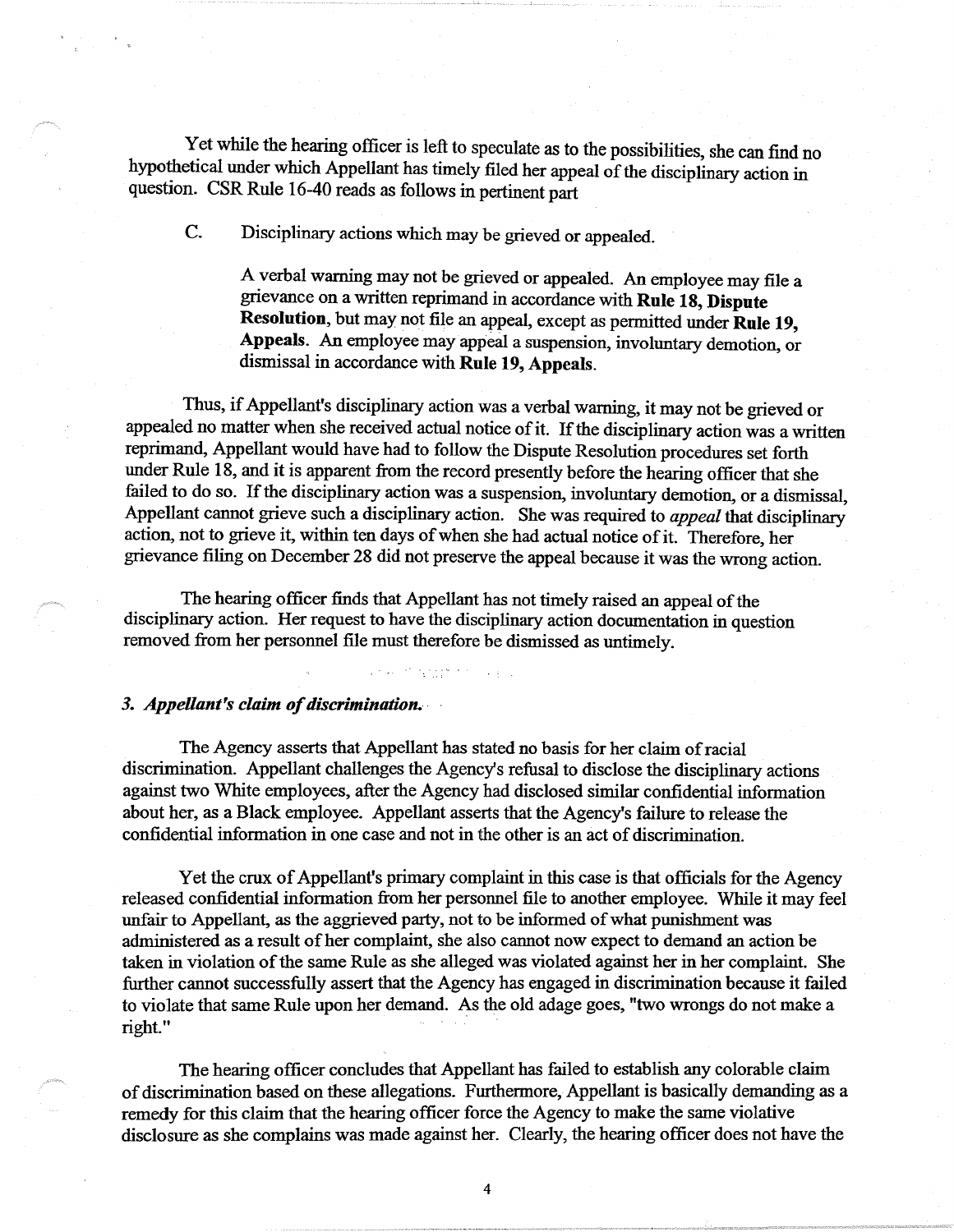authority to order the Agency to *violate* the rules. She therefore does not have any jurisdiction over the remedy sought in this claim.

Based on the foregoing, Appellant's discrimination claim must therefore be dismissed.

# **RULING AND ORDER**

WHEREFORE, in light of the above analysis and conclusions, the hearing officer GRANTS the Agency's Motion to Dismiss for lack of jurisdiction over any of the claims Appellant has raised. This Matter is hereby DISMISSED WITH PREJUDICE.

Dated this \_\_\_ day of April, 2001.

;,

Johnna L. Wilkerson<br>Hearing Officer for the Career Service Board